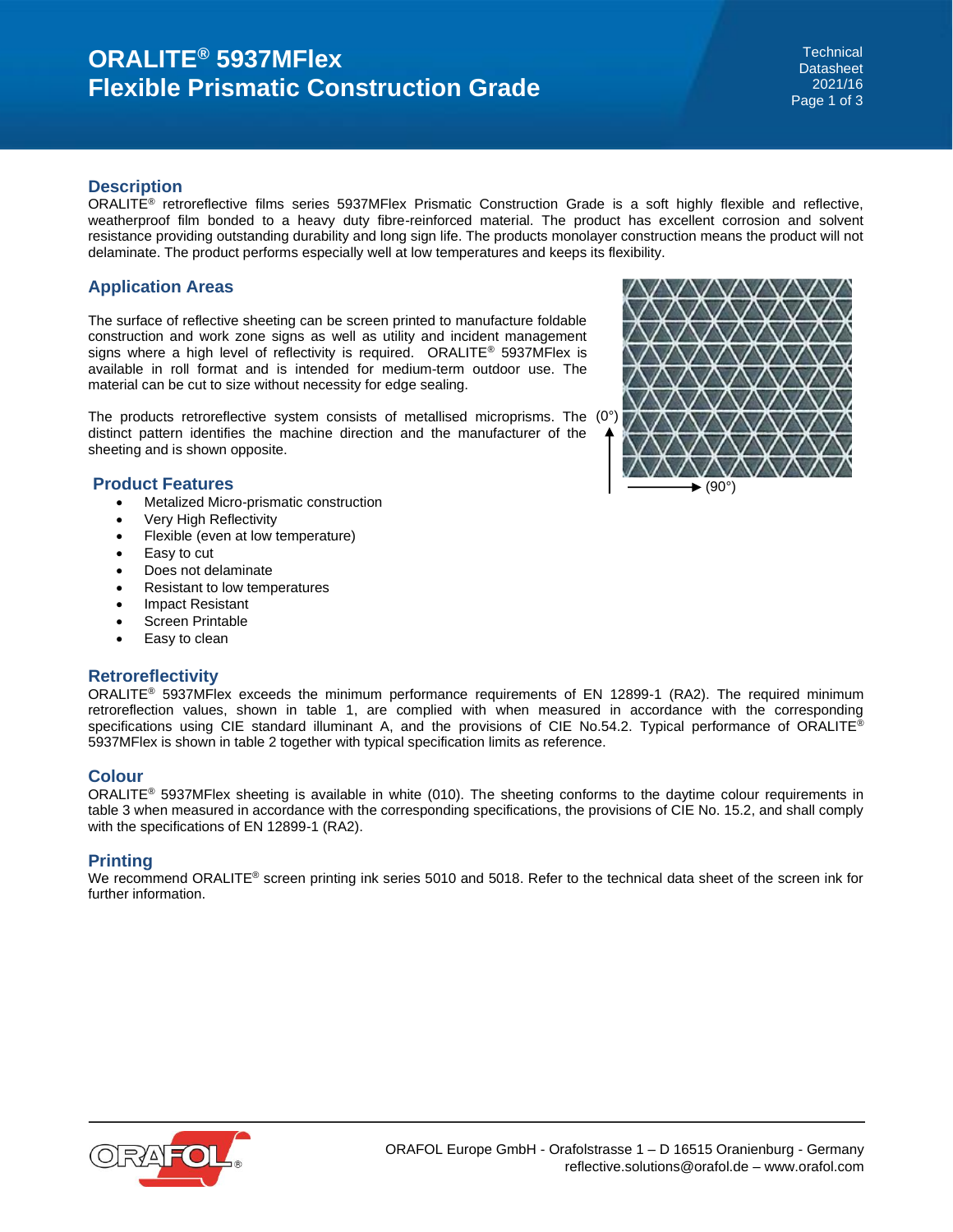## **Product Data**

**Table 1: Minimum Reflective Values for new sheeting (cd/lx/m<sup>2</sup> ) according to EN 12899-1 (RA2).**

| Specific coefficient of retroreflection (EN 12899-1 RA2) |             |             |              |             |              |              |           |             |              |
|----------------------------------------------------------|-------------|-------------|--------------|-------------|--------------|--------------|-----------|-------------|--------------|
| <b>Beobachtungs-</b><br>winkel                           |             | $0,2^\circ$ |              |             | $0.33^\circ$ |              |           | $2^{\circ}$ |              |
| <b>Eintrittswinkel</b>                                   | $5^{\circ}$ | $30^\circ$  | $40^{\circ}$ | $5^{\circ}$ | $30^\circ$   | $40^{\circ}$ | $5^\circ$ | $30^\circ$  | $40^{\circ}$ |
| White                                                    | 250         | 150         | 110          | 180         | 100          | 95           |           | 2,5         | 1,5          |

### **Table 2: Typical Retroreflectivity for new sheeting (cd/lx/m<sup>2</sup> ) as per DIN 67520**

| Specific coefficient of retroreflection $R^t$ in cd / lx pro $m^2$ |     |     |                                        |                               |            |  |
|--------------------------------------------------------------------|-----|-----|----------------------------------------|-------------------------------|------------|--|
| <b>Observation angle</b>                                           |     |     | ORALITE <sup>®</sup> 5937MFlex typical | <b>DIN 67520 - Class RA3A</b> |            |  |
|                                                                    |     |     | $0.33^\circ$                           | $0.33^\circ$                  |            |  |
| <b>Entrance angle</b>                                              |     |     | 30                                     | 5°                            | $30^\circ$ |  |
| White                                                              | 010 | 460 | 260                                    | 425                           | 225        |  |

### **Table 3: Colour**

**Colour specification limits at daylight (new sheeting, measured in accordance with CIE No. 15.2):**

| <b>Chromaticity coordinates (EN12899-1)</b> |       |       |       |              |       |              |       |              |                |
|---------------------------------------------|-------|-------|-------|--------------|-------|--------------|-------|--------------|----------------|
| <b>Colours</b>                              |       |       |       |              | w     |              |       |              | Luminance      |
|                                             | X     |       | x     | $\mathbf{v}$ | x     | $\mathbf{v}$ | X     | $\mathbf{v}$ | factor $\beta$ |
| White                                       | 0.305 | 0.315 | 0.335 | 0.345        | 0.325 | 0.355        | 0.295 | 0.325        | $\geq 0.27$    |

## **Physical and Chemical Properties**

| Thickness $1$                   |                                                                        | $0.650$ mm                                                                                  |                                                |  |  |  |
|---------------------------------|------------------------------------------------------------------------|---------------------------------------------------------------------------------------------|------------------------------------------------|--|--|--|
| <b>Standard Roll Size</b>       |                                                                        | 1235 mm x 50 m                                                                              |                                                |  |  |  |
| Shelf life $2$                  |                                                                        | vear                                                                                        |                                                |  |  |  |
| under vertical outdoor exposure | Service life by specialist application <sup>3</sup>                    | 5 years                                                                                     |                                                |  |  |  |
| Temperature resistance***       |                                                                        | $-20^{\circ}$ C - + 60 $^{\circ}$ C                                                         |                                                |  |  |  |
|                                 | Resistance to solvents and chemicals                                   | Resistant to most oils, grease, fuels, aliphatic solvents, weak<br>acids, salts and alkalis |                                                |  |  |  |
| average                         | $2$ in original packaging, at 20 $\degree$ C and 50% relative humidity |                                                                                             | <sup>3</sup> standard central European climate |  |  |  |

**Note:** Values stated in SI units are to be regarded as standard. The values in parentheses are conversions and shall not be considered as the standard, as these values maybe approximate.